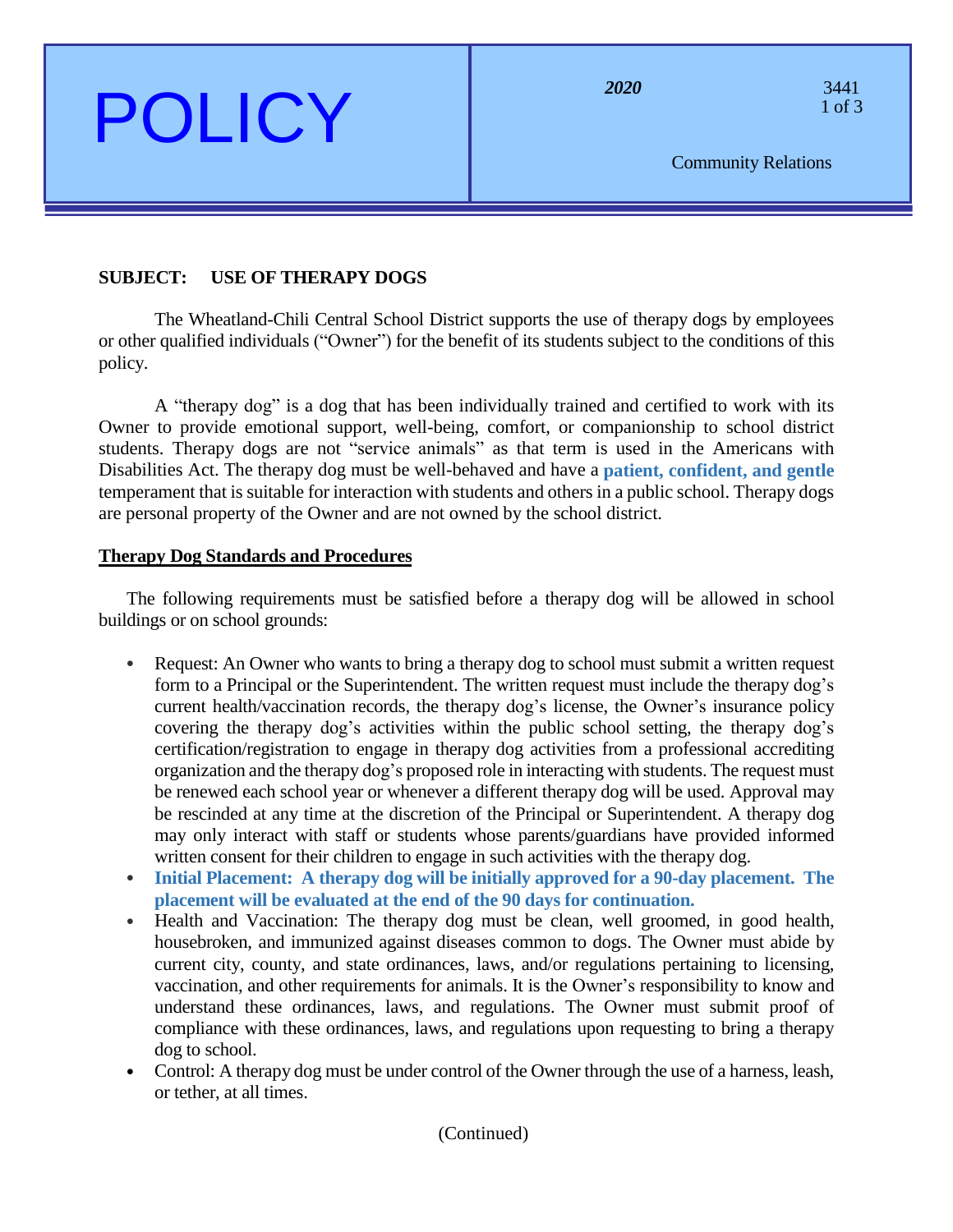# POLICY <sup>2020</sup><sup>2020</sup><sup>3441</sup>

perations

Community Relations

## **SUBJECT: USE OF THERAPY DOGS (Cont'd.)**

- No Disruption: The therapy dog must not disrupt the educational activities of the District.
- Health and Safety: The therapy dog must not pose a health and safety risk to any student, employee, or other person at school.
- Supervision and Care of Therapy Dogs: The Owner is solely responsible for the supervision and care of the therapy dog, including any feeding, exercising, and clean up while the animal is in a school building or on school property. The Owner is required to clean up after and properly dispose of the animal's waste in a safe and sanitary manner. The Owner must always carry sufficient equipment to clean up the animal's waste. The owner is responsible for removing the animal during emergency evacuations.
- District Policies and Procedures: The Owner must abide by all equally applicable District policies such as assuring that the animal does not unduly interfere with the routine activities of the District.
- Insurance: The Owner must submit a copy of an insurance policy that provides liability coverage for the therapy dog while on school property.

### **Exclusion or Removal from School**

A therapy dog may be excluded from school property and buildings if a school administrator determines that:

- 1. The Owner does not have control of the therapy dog.
- 2. The therapy dog is not house broken.
- 3. The therapy dog does not possess the required training/certification for performing therapy dog duties.
- 4. The therapy dog poses a direct threat to the health or safety of others or causes substantial damage to the property of others.
- 5. The therapy dog's presence interferes with the district's educational program.
- 6. The Owner does not comply with the Owner's responsibilities set forth in this Policy.

The Owner shall be required to remove the therapy dog from school premises immediately upon such a determination.

### **Allergic Reactions/Aversions**

The Owner shall remove the therapy dog to a separate area as designated by a school administrator in instances where the therapy dog is in the presence of any student, school employee, or other individual on school grounds who suffer from dog allergies or aversions.